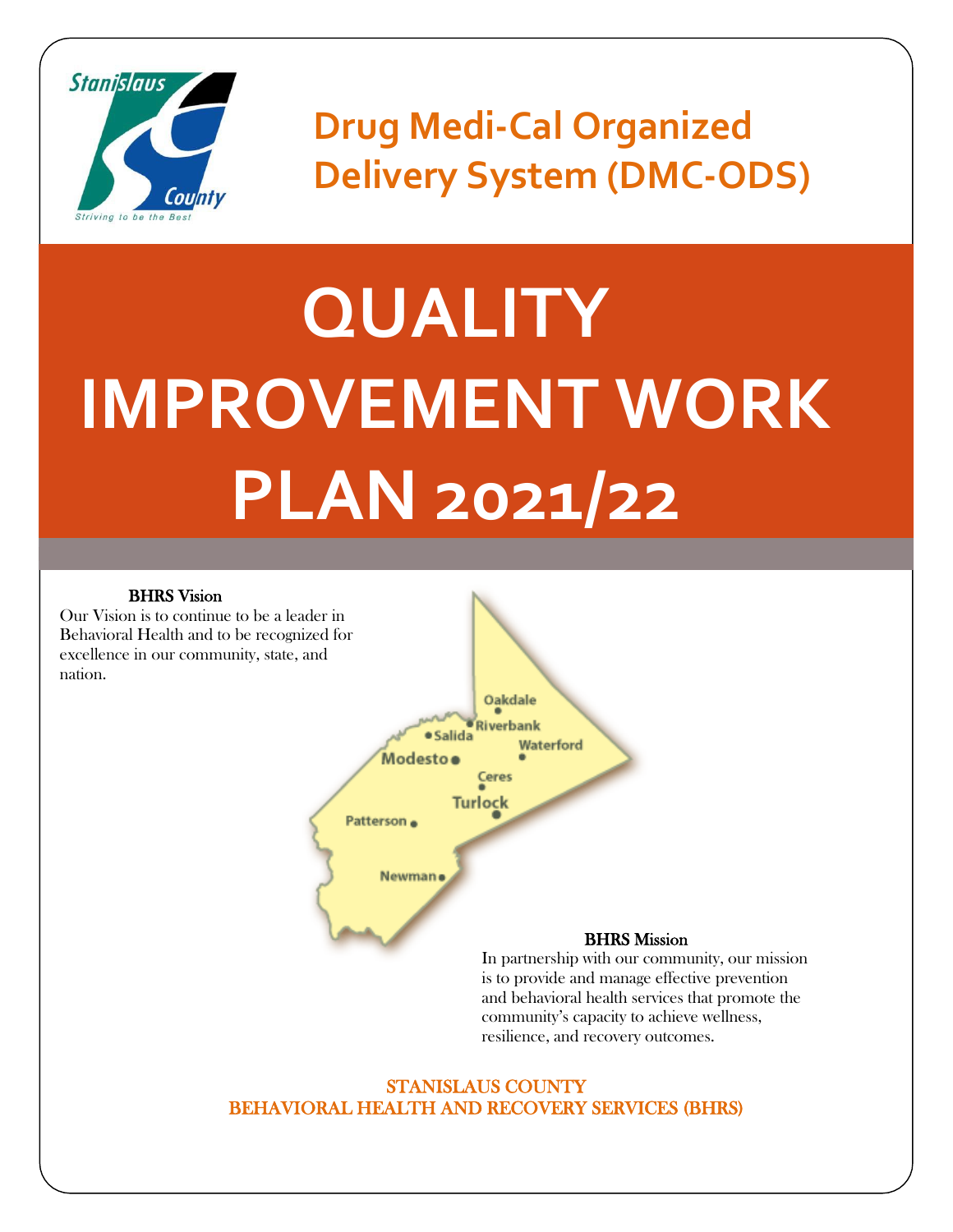# Table of Contents

| Quality Improvement Work Plan with Evaluation/Summary FY 2020/2021 9-13 |  |
|-------------------------------------------------------------------------|--|
|                                                                         |  |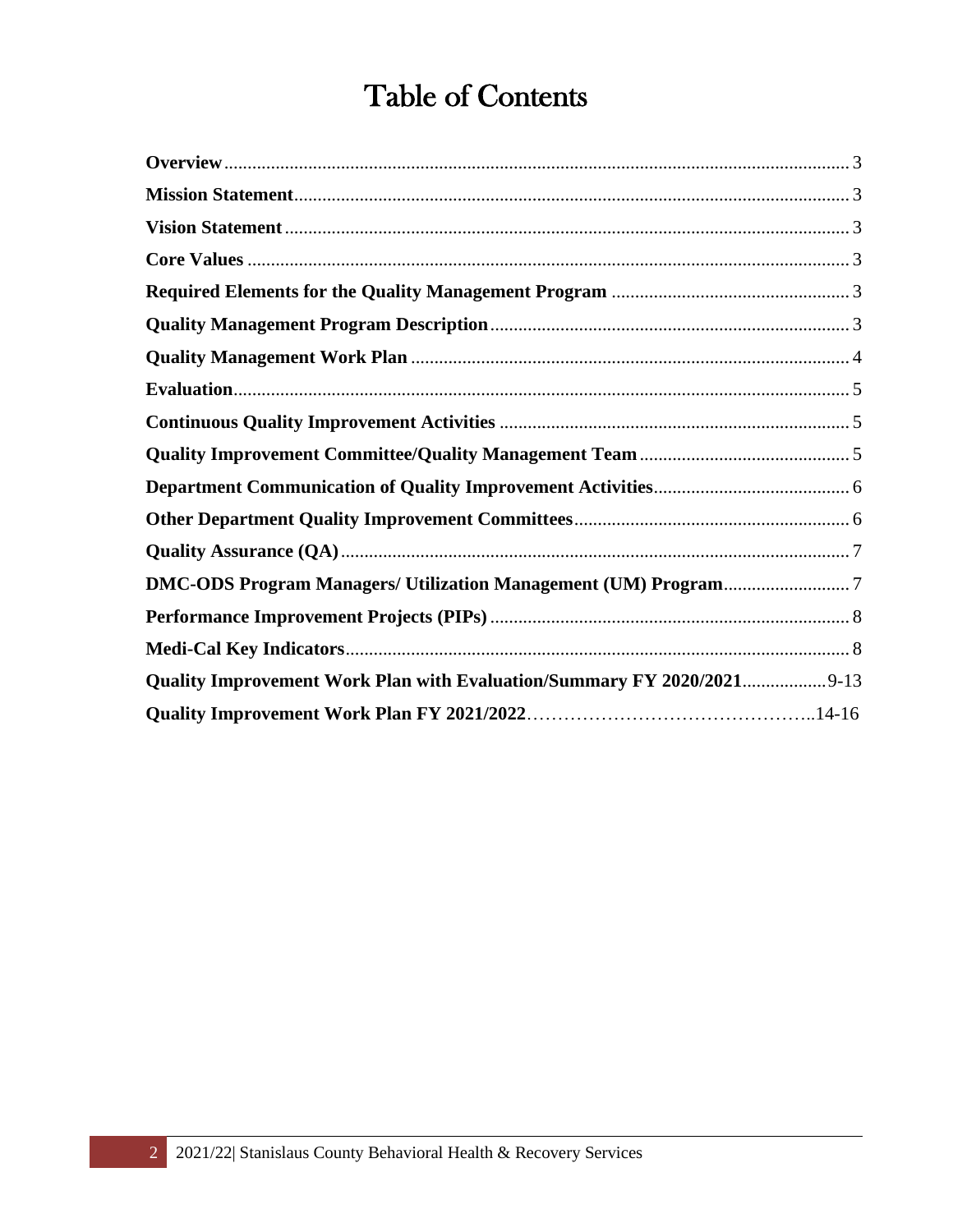#### <span id="page-2-0"></span>**Overview**

The Quality Improvement Work Plan serves as the foundation of the Stanislaus County Behavioral Health & Recovery Services (BHRS) to continuously improve the quality of treatment and services provided to our beneficiaries. The programs provided through BHRS are based on BHRS's Mission Statement, Vision Statement, and our Core Values.

# <span id="page-2-1"></span>Mission Statement

In partnership with our community, our mission is to provide and manage effective prevention and behavioral health services that promote the community's capacity to achieve wellness, resilience, and recovery outcomes.

# <span id="page-2-2"></span>Vision Statement

Our Vision is to continue to be a leader in Behavioral Health and to be recognized for excellence in our community, state, and nation.

# <span id="page-2-3"></span>Core Values

We, the employees of Stanislaus County Behavioral Health & Recovery Services, value:

- Trustworthiness
- Respect
- Responsibility
- Fairness
- Caring
- Citizenship

# <span id="page-2-4"></span>Required Elements for the Quality Management Program

According to the California State Department of Health Care Services (DHCS), the Quality Management (QM) Program clearly defines the BHRS QM Program's structure and elements, assigns responsibility to appropriate individuals, and adopts or establishes quantitative measures to assess performance and to identify and prioritize area(s) for improvement. The QM Program shall be evaluated annually and updated as necessary per Title 9, CCR, Section 1810.440(a)(6) and Title 42, CFR, Section 438.240(e).

# <span id="page-2-5"></span>Quality Management Program Description

The QM Program shall be accountable to the Behavioral Health and Recovery Services Director as described in Title 9 CCR, Section 1810.440(a) (1). Operation of the QI program shall include substantial involvement by a licensed mental health staff person, as described in Title 9 CCR, Section 1810.440(a)(4). The QI Program shall include active participation by practitioners and providers, as well as beneficiaries and family members in the planning, design and execution of the QI Program, as described in Title 9 CCR, Section 1810.440(a)(2)(A-C).

There shall be a minimum of two active Performance Improvement Projects (PIPs) that meet the criteria in Title 42, CFR, Section 438.240(b)(1) and (d). Each performance improvement project shall focus on a clinical area, as well as one non-clinical area.

The QM Program shall;

- Conduct performance monitoring activities throughout its operations.
- Activities shall include but not be limited to;
	- o Service Satisfaction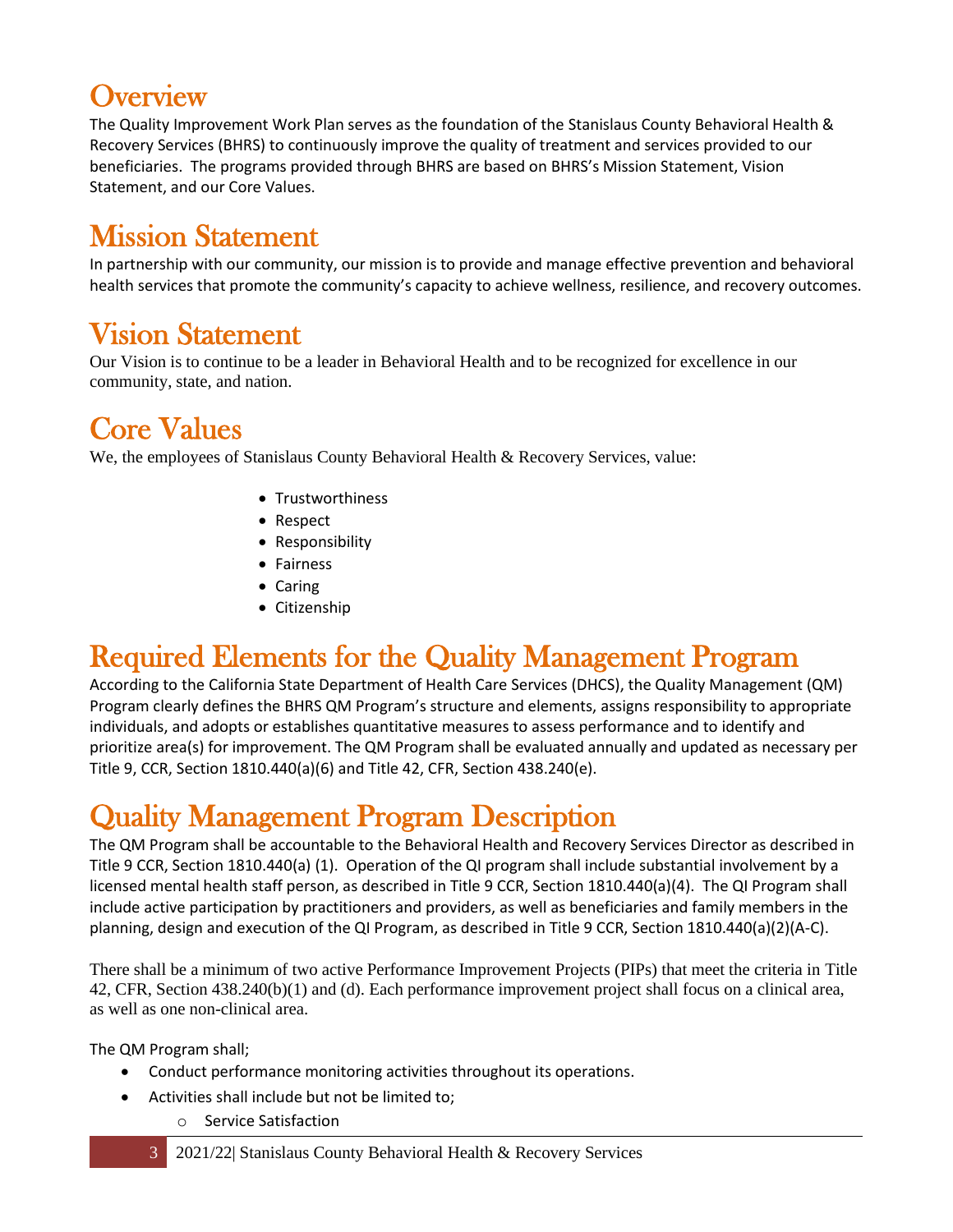- o Safety and Effectiveness of Medication Practices
- o Coordination of Care
- o Quality of Care
- o Service Capacity
- o Timeliness of Services
- o Training of staff
- Ensure continuity and coordination of care with physical health care providers.
- Coordinate with other community providers used by its beneficiaries.
- Assess the effectiveness of our MOUs with Health Net and Health Plan of San Joaquin, to ensure the highest quality of services for both physical and mental health.
- Have mechanisms to detect both underutilization and overutilization of services, as required by Title 42, CCR, Section 438.240(b)(3).
- Implement mechanisms to assess beneficiary/family satisfaction. The BHRS shall assess beneficiary/family satisfaction by:
	- $\circ$  Surveying beneficiary/family satisfaction with the BHRS's services at least annually;
	- o Evaluating beneficiary grievances, appeals and fair hearings at least annually; and
	- o Evaluating requests to change persons providing services at least annually; and
	- o Inform providers of the results of beneficiary/family satisfaction activities.
- Implement mechanisms to monitor the safety and effectiveness of medication practices.
	- $\circ$  The monitoring mechanism shall be under the supervision of a person licensed to prescribe or dispense prescription drugs.
	- o Monitoring shall occur at least annually.
	- Implement mechanisms to address meaningful clinical issues affecting beneficiary's system-wide.
		- $\circ$  Monitor appropriate and timely intervention of occurrences that raise quality of care concerns.
		- o Take appropriate follow-up action when such an occurrence is identified.
		- o Results of the intervention shall be evaluated by BHRS at least annually.

# <span id="page-3-0"></span>Quality Management Work Plan

BHRS has a QM Work Plan covering the current contract cycle with documented annual evaluations and documented revisions as needed. The QM plan was established for meeting the DMC- ODS requirements within the State and County contract.

The QM Work Plan includes the following:

- Evidence of the monitoring activities including, but not limited to,
	- $\circ$  Review of beneficiary grievances, appeals, expedited appeals, fair hearings, expedited fair hearings, provider appeals, and clinical records review as required by Title 9, CCR, Section 1810.440(a)(5) and Title 42, CFR, section 438.416;
- A description of mechanisms that has been implemented to assess the accessibility of services within its service delivery area as related to the commencement of the DMC-ODS system for SUD services. This shall include;
	- o Goals for responsiveness for the BHRS's 24-hour access line number,
	- o Timeliness for scheduling of routine appointments,
	- o Timeliness of services for urgent conditions, and
	- o Access to after-hours care.
- Evidence of compliance with the requirements for cultural competence and linguistic competence specified in Title 9, CCR, Section 1810.410.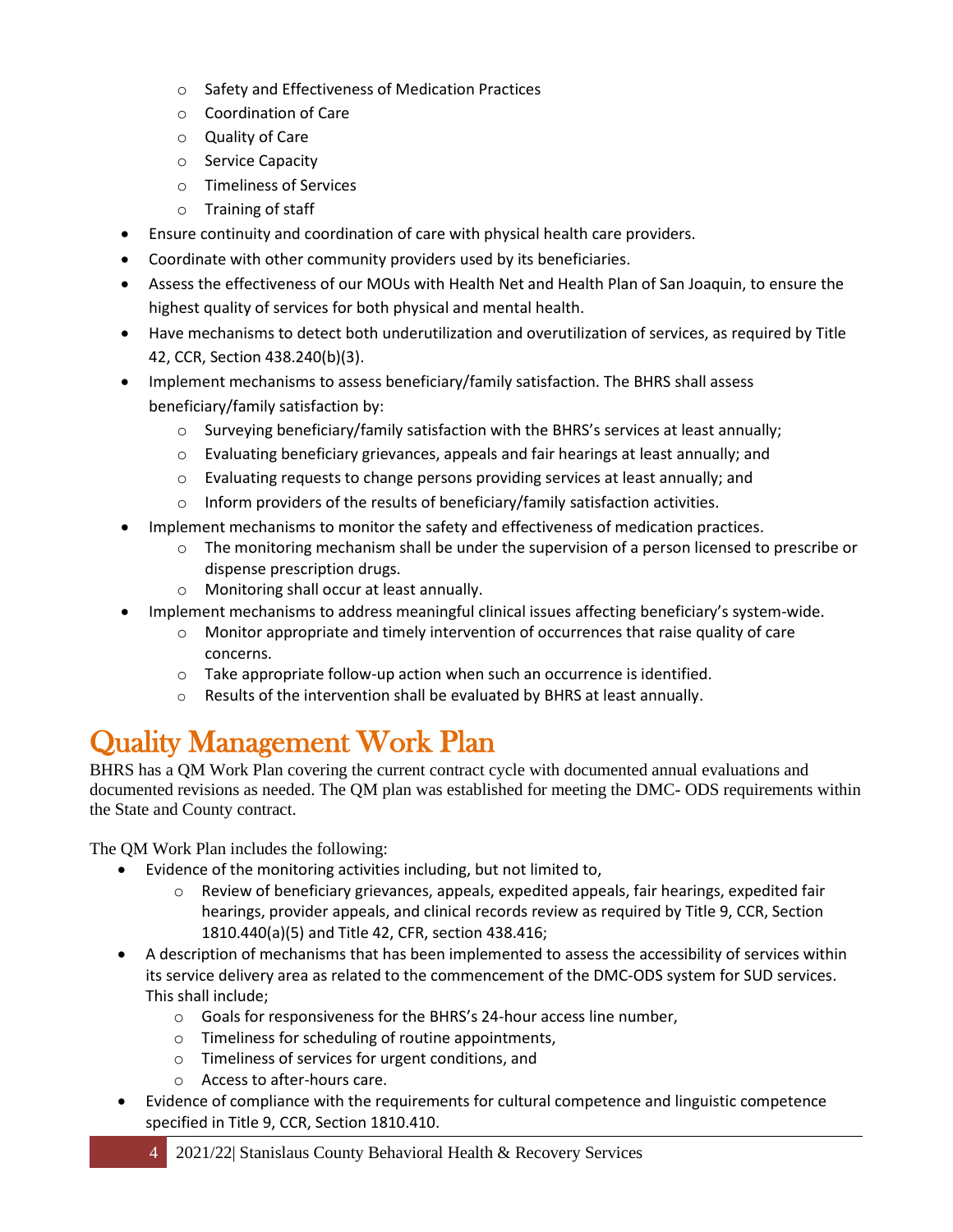# <span id="page-4-0"></span>Evaluation

Annual evaluations are completed at the end of each fiscal year. The annual evaluation is conducted by Quality Improvement Program.

The evaluation summarizes the following;

- The goals and objectives of the programs/service's DMC-ODS Quality Improvement Plan,
- The quality improvement activities conducted during the past year, including the targeted process.
- The Medi-Cal key indicators utilized,
- The findings of the measurement, data aggregation, assessment and analysis processes, and
- The quality improvement initiatives taken in response to the findings.
- The progress towards meeting the Department's Annual Objectives.
- Recommendations: Based upon the evaluation, the actions deemed necessary to improve the effectiveness of the Department's program services.

# <span id="page-4-1"></span>Continuous Quality Improvement Activities

QI activities to improve outcomes of existing services and/or to design new services shall include:

- Collecting and analyzing data to measure against the goals stated in the QI/QM annual work plan, which prioritized areas of improvement that have been identified;
- Identifying opportunities for improvement and deciding which opportunities to pursue;
- Identifying relevant committees internal or external to ensure appropriate exchange of information with the QI Committee;
- Obtaining input from providers, beneficiaries and family members in identifying barriers to delivery of DMC-ODS services;
- Ensuring practice guidelines are adhered to;
- Designing and implementing interventions for improving performance;
- Measuring effectiveness of the interventions;
- Monitor the inclusion of cultural competency;
- Incorporating successful interventions into the BHRS operations as appropriate;
- Reviewing beneficiary grievances, appeals, expedited appeals, fair hearings, expedited fair hearings, provider appeals, and clinical records review as required by title 9, CCR, Section 1810.440(a)(5).

# <span id="page-4-2"></span>Quality Improvement Committee/Quality Management Team

The Quality Improvement (QI) Committee/Quality Management (QM) Team shall monitor the service delivery system with the aim of improving the processes of providing quality care for beneficiaries receiving DMC-ODS treatment services. The QI Committee shall:

- Review the quality of DMC-ODS services provided to beneficiaries.
- Recommend policy decisions;
- Review and evaluate the results of QI activities, including;
	- o Performance improvement projects;
	- o Institute needed QI actions;
	- o Ensure follow-up of QI processes; and
	- o Document QI Committee meeting minutes regarding decisions and actions taken.

QIC/QMT meeting agendas may include, but are not limited to, the following agenda items:

- Grievances, appeals, state fair hearings
- Expedited appeals and state fair hearings
- Requests for change of provider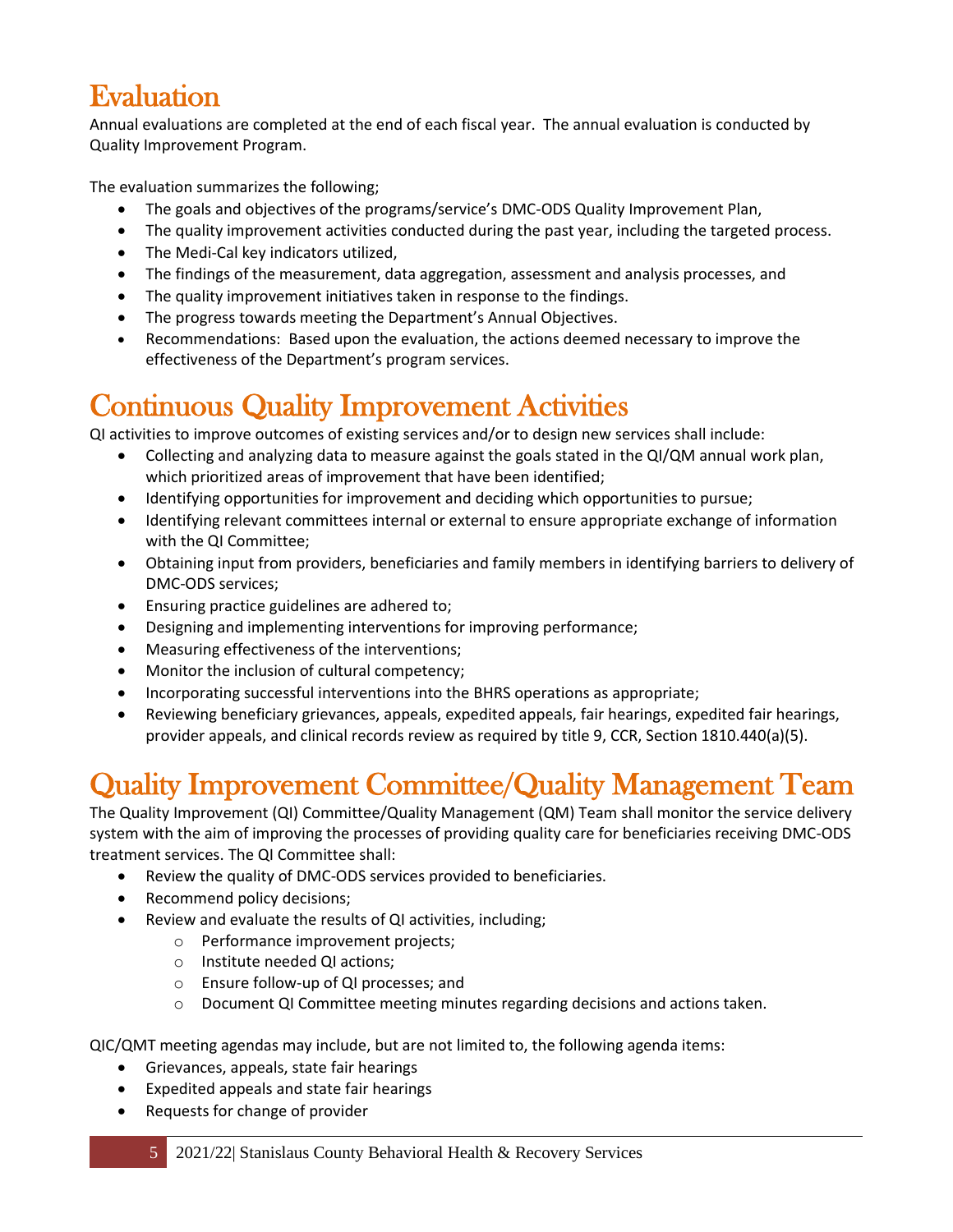- Notice of Adverse Benefit Determination (NOABD)
- Contract Provider services
- Consumer Satisfaction Survey Outcomes
- Utilization Review of documentation results
- Timeliness to services, referrals to residential
- Service delivery capacity, trends, quality and outcomes
- Policies and procedures
- Performance Improvement Projects
- Utilization of DMC-ODS Services
- Verification of services
- Cultural and Linguistic Competence needs and services
- Training updates

The QIC/QMT meets at least monthly and may include the following individuals:

- BHRS Director
- BHRS Medical Director
- BHRS Assistant Director
- BHRS Assistant Director-Administration
- BHRS Senior Leaders
- BHRS Program Managers
- MHSA Coordinator
- Compliance Officer
- Quality Services/Risk Manager
- Utilization Management Mental Health Coordinator
- UM Staff
- QI/QA staff
- Beneficiaries/Family Members
- Treatment Providers

#### <span id="page-5-0"></span>Department Communication of Quality Improvement **Activities**

BHRS supports QI activities through the planned coordination and communication of the results of the measurement of QI Initiatives. The overall efforts are to continually improve the quality of care provided to our beneficiaries to ensure that BHRS's mission is achieved. The planned communication may take place through the following methods:

- Recipients participating in the QIC report back to prospective recipient groups
- Emails
- Presentations to the Behavioral Health Board that addressed both Mental Health and Substance Use Disorder Services
- Posters, brochures, notices and surveys displayed in clinic locations
- Distribution of the Department's annual DMC-ODS QI Work Plan
- Distribution of meeting minutes

# <span id="page-5-1"></span>Other Department Quality Improvement Committees

The Department has the following standing committees where QI/UM/QA activities occur:

- Performance Improvement Projects (PIP) Committee
- Compliance Committee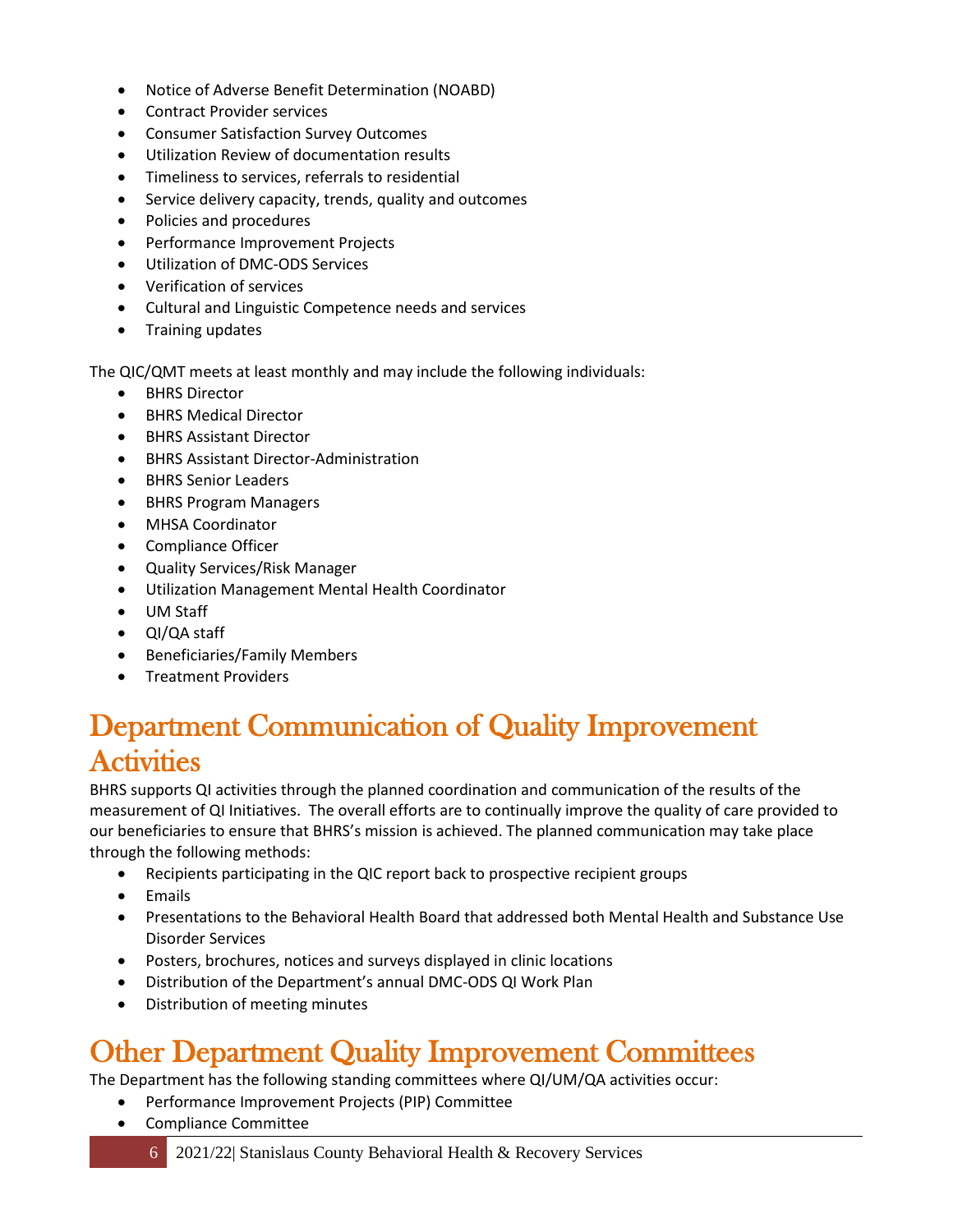- Cultural Competency Committee
- Treatment Provider Meeting
- Peer Review
- Health Plan of San Joaquin/ Beacon BHRS Collaborative Meeting
- Health Net/MHN BHRS Collaborative Meeting
- Integrated Electronic Health Record Navigation/Documentation Training
- 800/Contact Log Oversight Committee
- SAPT Committee Calls
- DMC-ODS Technical Assistance (TA) Call
- BHRS SUD Leadership Meeting
- DMC-ODS Framework Committee
- DMC-ODS Oversight Committee
- Quarterly in person SAPT Committee Meetings
- Youth Advisory Committee
- Medi-Cal Key Indicators meeting

# <span id="page-6-0"></span>Quality Assurance (QA)

BHRS shall set standards and implement processes that will support understanding of, and compliance with, documentation standards set forth in the DHCS contract and any standards set by BHRS. QA activities may include monitoring performance so that the documentation of care provided will satisfy the requirements set forth in the State and County DMC-ODS contract. The documentation standards for beneficiary care are minimum standards to support claims for the delivery of specialty mental health and substance use disorder services. All standards shall be addressed within the beneficiary record.

### <span id="page-6-1"></span>DMC-ODS Program Managers/ Utilization Management (UM) Program

DMC-ODS Program Managers with assistant from the Utilization Management Program shall;

- Be responsible for assuring that beneficiaries have appropriate access to substance use disorder services and specialty mental health services as required in Title 9, CCR, Section 1810.440(b)(1-3).
- Evaluate medical necessity, appropriateness and efficiency of services provided to Medi-Cal beneficiaries prospectively or retrospectively.
- Implement mechanisms to assess the capacity of service delivery for its beneficiaries. This includes monitoring the number, type, and geographic distribution of mental health and substance use disorder services within the BHRS's delivery system.
- Implement mechanisms to assess the accessibility of services within its service delivery area. This shall include the assessment of responsiveness of the BHRS's 24-hour access line number, screening of calls to determine the appropriate level of care, timeliness of scheduling initial appointments, timeliness of DMC-ODS services.
- Implement mechanisms to assure authorization decision standards are met. Authorization of services shall include all of the following:
	- $\circ$  Pursuant to Title 42, CFR, Section 438.210(b)(1), the Contractor and its subcontractors must have in place, and follow, written policies and procedures for processing requests for initial and continuing authorizations of services.
	- $\circ$  Pursuant to Title 42, CFR, Section 438.210(b)(2), the Contractor shall have in effect mechanisms to ensure consistent application of review criteria for authorization decisions and shall consult with the requesting provider when appropriate.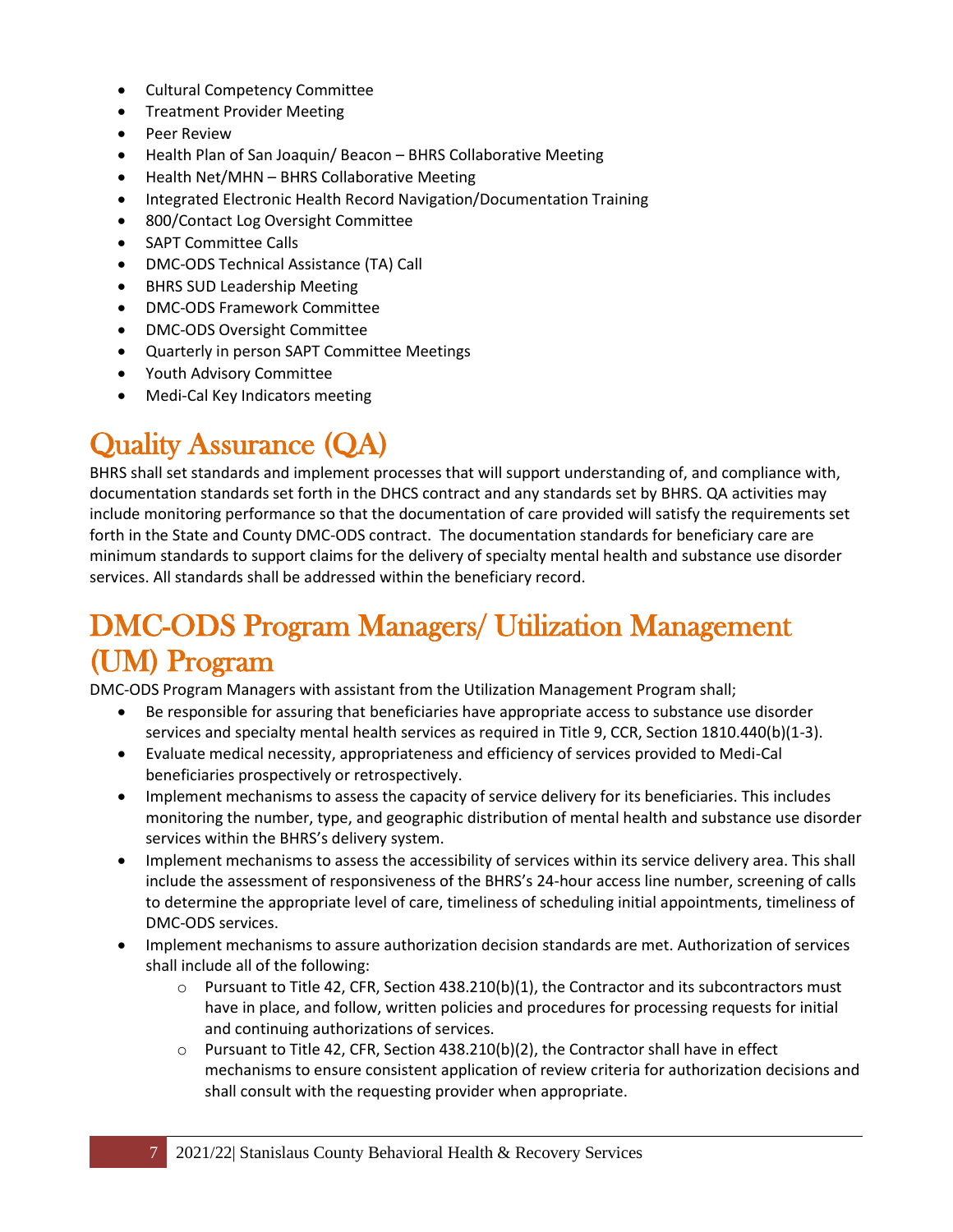- $\circ$  Pursuant to Title 42, CFR, Section 438.210(b)(3), any decision to deny a service authorization request or to authorize a service in an amount, duration, or scope that is less than requested shall be made by a health care professional who has appropriate clinical expertise in treating the beneficiary's condition or disease.
- $\circ$  Decisions must be made within the timeframes outlined for service authorizations in Title 42, CFR Section 438.210(d), and notices of action related to such decisions must be provided within the timeframes set forth in Title 42, CFR, Section 438.404.(c).

# <span id="page-7-0"></span>Performance Improvement Projects (PIPs)

BHRS will develop Performance Improvement Projects that will be designed to achieve significant improvement in clinical and non-clinical health outcomes and beneficiary satisfaction. BHRS will establish an ongoing quality assessment and performance improvement program consistent with 42 CFR 438.240. BHRS will maintain a minimum of two active PIPS's overseen by the QI Committee/QM Team with one being clinical and one addressing an administrative area.

# <span id="page-7-1"></span>Medi-Cal Key Indicators

A Medi-Cal key indicator is a type of quantifiable measurement that provides information regarding a program/services process, functions or outcomes. Selection of a Medi-Cal Key Indicator for services within BHRS is based on the following considerations:

- Relevance to the Department's mission.
- Required monitoring item by DHCS and EQRO.
- Clinical importance whether it addresses a clinically important process that is:
	- o High volume
	- o High risk
	- o Measuring consumer satisfaction
	- o Assess the cultural competency of services, linguistics, etc.

Once the performance of a selected process has been measured, assessed and analyzed, the information gathered by the above Medi-Cal key indicator(s) is used to identify a continuous quality improvement initiative to be undertaken. The decision to undertake the initiative is based upon program/service priorities. The purpose of an initiative is to improve the performance of existing services or to design new ones.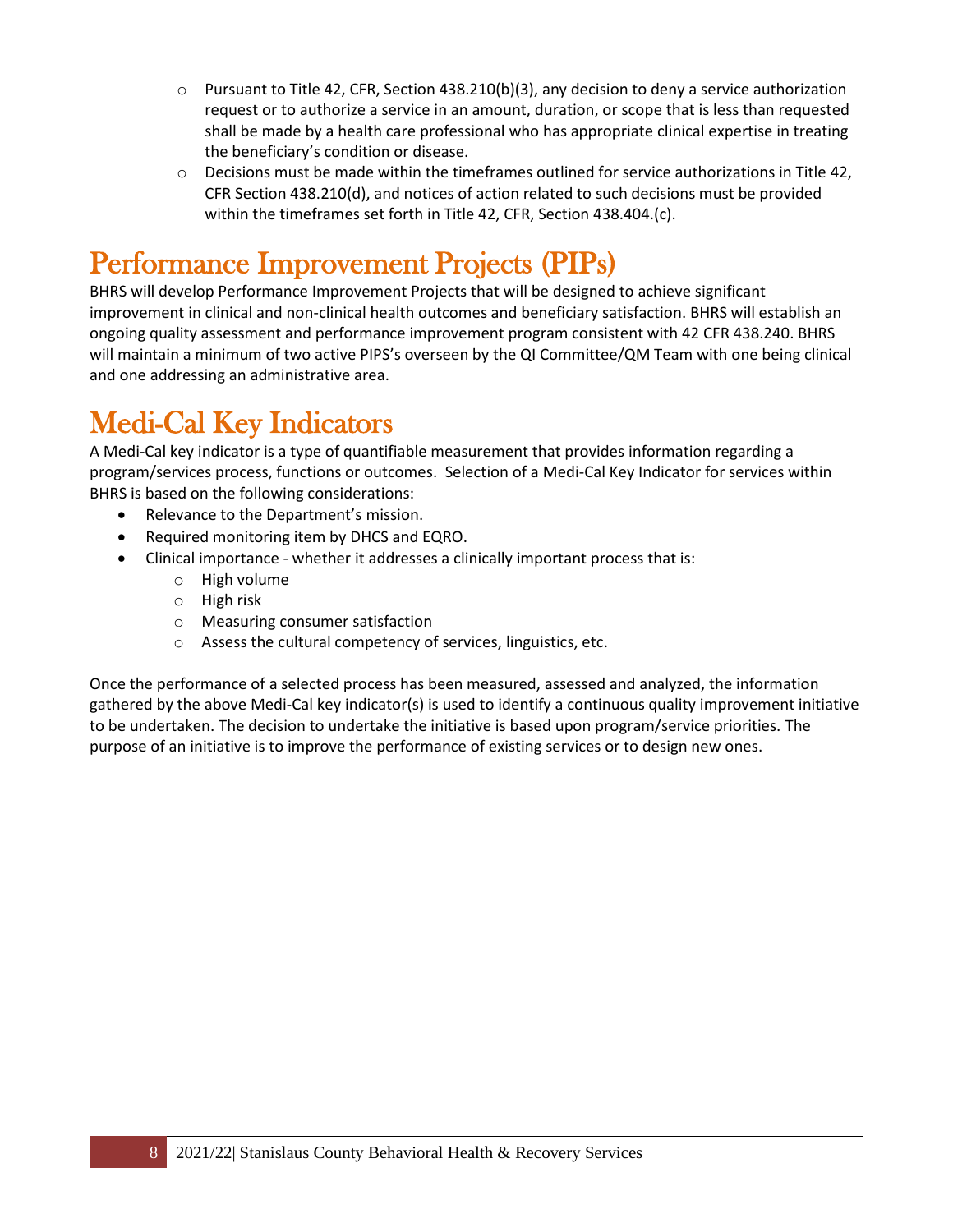# Quality Improvement (QI) Work Plan with Evaluation/Summary FY 2020-2021

| 1: Access                                                                                                                                                                                   |                                                                                                                                                                                                                                                                                                                                                                                                                                                                                                                                                                                                                                                                                                                                                                                                                                                                                                                                                                                                  |  |
|---------------------------------------------------------------------------------------------------------------------------------------------------------------------------------------------|--------------------------------------------------------------------------------------------------------------------------------------------------------------------------------------------------------------------------------------------------------------------------------------------------------------------------------------------------------------------------------------------------------------------------------------------------------------------------------------------------------------------------------------------------------------------------------------------------------------------------------------------------------------------------------------------------------------------------------------------------------------------------------------------------------------------------------------------------------------------------------------------------------------------------------------------------------------------------------------------------|--|
| • 1.1 - Number of days from initial referral/contact to completed assessment<br>1.2 - Number of no-shows to initial SUD assessment<br>1.3 - Number of days from assessment to first service |                                                                                                                                                                                                                                                                                                                                                                                                                                                                                                                                                                                                                                                                                                                                                                                                                                                                                                                                                                                                  |  |
| <b>Objective 1.1</b>                                                                                                                                                                        | Access: Average number of days from initial beneficiary contact to completed assessment<br>(measurements are program specific).                                                                                                                                                                                                                                                                                                                                                                                                                                                                                                                                                                                                                                                                                                                                                                                                                                                                  |  |
| Goal                                                                                                                                                                                        | Evaluate program specific data regarding average number of days from initial beneficiary contact to<br>completed assessment.                                                                                                                                                                                                                                                                                                                                                                                                                                                                                                                                                                                                                                                                                                                                                                                                                                                                     |  |
| <b>Responsible</b>                                                                                                                                                                          | <b>SUD QIC</b>                                                                                                                                                                                                                                                                                                                                                                                                                                                                                                                                                                                                                                                                                                                                                                                                                                                                                                                                                                                   |  |
| <b>Evaluation</b><br>Methods/Tool(s)                                                                                                                                                        | Timeliness Data from Contact Log.                                                                                                                                                                                                                                                                                                                                                                                                                                                                                                                                                                                                                                                                                                                                                                                                                                                                                                                                                                |  |
| FY 2020/2021<br><b>Evaluation</b>                                                                                                                                                           | The QIC does not have access to automated data or reports to review this data, data that was brought<br>in this fiscal year was manually ran by the Outcomes Evaluation Measurement staff.                                                                                                                                                                                                                                                                                                                                                                                                                                                                                                                                                                                                                                                                                                                                                                                                       |  |
|                                                                                                                                                                                             | Recommendations QIC members have access to an internal tracking document to assist with self-monitoring number of days<br>from initial beneficiary contact to completed assessment. Fiscal year 20/21 data found:<br>There are issues related to data regarding number of days from initial beneficiary contact to<br>$\bullet$<br>completed assessment due to inaccurate/incomplete completion of contact log form.<br>Due to lack of attendance/participation in monthly QIC meeting not all program information has<br>$\bullet$<br>been available.<br>Data from contact log regarding timeframe from initial beneficiary contact to completed assessment<br>$\bullet$<br>was not reviewed during meetings in FY20/21.<br>Recommendation for fiscal year 2021/2022 is to continue to evaluate self-reported program specific data<br>regarding average number of days from initial beneficiary contact to completed assessment and obtain<br>access to automated reports to review this data. |  |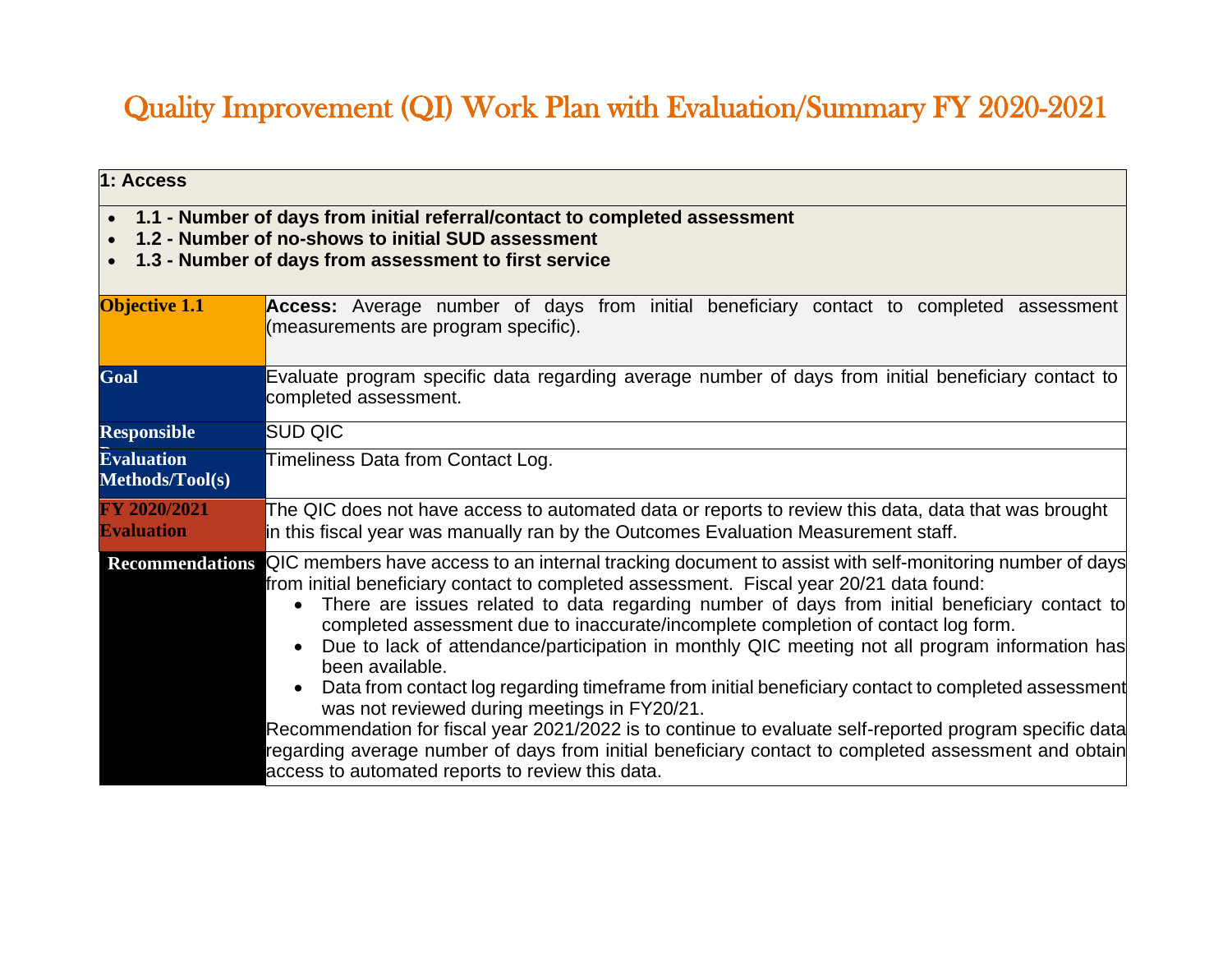| <b>Objective 1.2</b>                  | Access: Number/percentage of no-shows for initial SUD assessment.                                                                                                                                                                                                                                                                                                                                                                                                                                                                                                                                                                                                                                                                                                                           |
|---------------------------------------|---------------------------------------------------------------------------------------------------------------------------------------------------------------------------------------------------------------------------------------------------------------------------------------------------------------------------------------------------------------------------------------------------------------------------------------------------------------------------------------------------------------------------------------------------------------------------------------------------------------------------------------------------------------------------------------------------------------------------------------------------------------------------------------------|
| Goal                                  | Evaluate program specific data regarding no shows for initial assessment appointment                                                                                                                                                                                                                                                                                                                                                                                                                                                                                                                                                                                                                                                                                                        |
| <b>Responsible</b><br><b>Partners</b> | <b>SUD QIC</b>                                                                                                                                                                                                                                                                                                                                                                                                                                                                                                                                                                                                                                                                                                                                                                              |
| <b>Evaluation</b><br>Methods/Tool(s)  | Evaluating no-show data for initial SUD assessments.                                                                                                                                                                                                                                                                                                                                                                                                                                                                                                                                                                                                                                                                                                                                        |
| FY 2020/2021<br><b>Evaluation</b>     | SSRS report access was provided to all SUD QIC members with the expectation of each participant<br>bringing program specific reports to the SUD QIC committee for evaluation. Incomplete information was<br>provided during QIC meetings, not all programs reported, committee was unable to evaluate.                                                                                                                                                                                                                                                                                                                                                                                                                                                                                      |
| <b>Recommendations</b>                | During monthly SUD QIC review of the limited program specific data, it was found:<br>Many contractors did not have access to the SSRS report needed to review no-show data.<br>Many programs do not maintain a record of actual no-shows, therefore if a staff neglects to enter<br>a no-show note in the EHR the data would not be captured in an automated report.<br>Many programs have not been attending QIC and sharing the outcome of SSRS reports. Contact<br>log data is not matching program reported no shows and/or there are missing no show notes<br>creating inaccurate reports.<br>Committee member access to reports and participant attendance has been addressed.<br>Recommendation for FY 2021/2022 is to continue evaluating no-show data for initial SUD assessments. |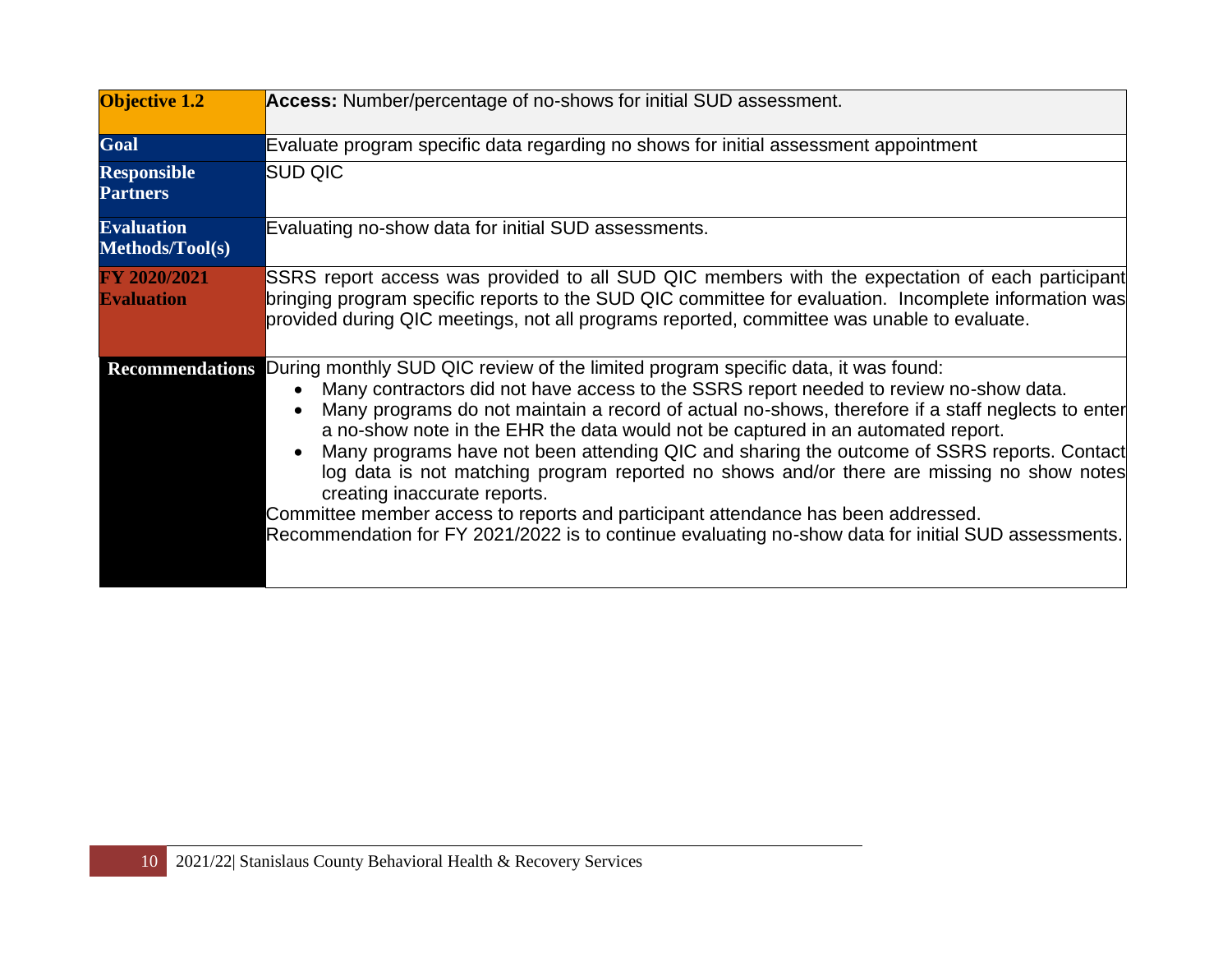| <b>Objective 1.3</b>                  | Access: Average number of days from assessment to first treatment service.                                                                                                                                                                                                                                                                                                                                                                                        |
|---------------------------------------|-------------------------------------------------------------------------------------------------------------------------------------------------------------------------------------------------------------------------------------------------------------------------------------------------------------------------------------------------------------------------------------------------------------------------------------------------------------------|
| Goal                                  | Evaluate program specific data regarding number of days from completed assessment to first treatment<br>service.                                                                                                                                                                                                                                                                                                                                                  |
| <b>Responsible</b><br><b>Partners</b> | SUD QIC                                                                                                                                                                                                                                                                                                                                                                                                                                                           |
| <b>Evaluation</b><br>Methods/Tool(s)  | Evaluating timeframe from SUD assessment service code to first treatment service code.                                                                                                                                                                                                                                                                                                                                                                            |
| FY 2020/2021<br><b>Evaluation</b>     | The QIC does not have access to automated data or reports to review this data, data that was brought<br>in this fiscal year was manually ran by the SUD data analysis staff.                                                                                                                                                                                                                                                                                      |
|                                       | Recommendations The limited data available regarding average number of days from completed assessment to first<br>treatment service has not been thoroughly review/discussed by the SUD QIC.<br>Recommendation for FY 2021/2022 is to continue to evaluate program specific data regarding average<br>number of days from completed assessment to first treatment service and to obtain access to automated<br>reports for SUD QIC members to evaluate this data. |

#### **2: MONITORING REGULATORY COMPLIANCE**

- **2.1 – Development and monitoring SUD key indicators**
- **2.2 – Monitoring average residential length of stay**

#### **Objective 2.1 Monitoring Regulatory Compliance:** SUD Medi-Cal Key Indicators will be developed in order to stay in compliance with state-required elements.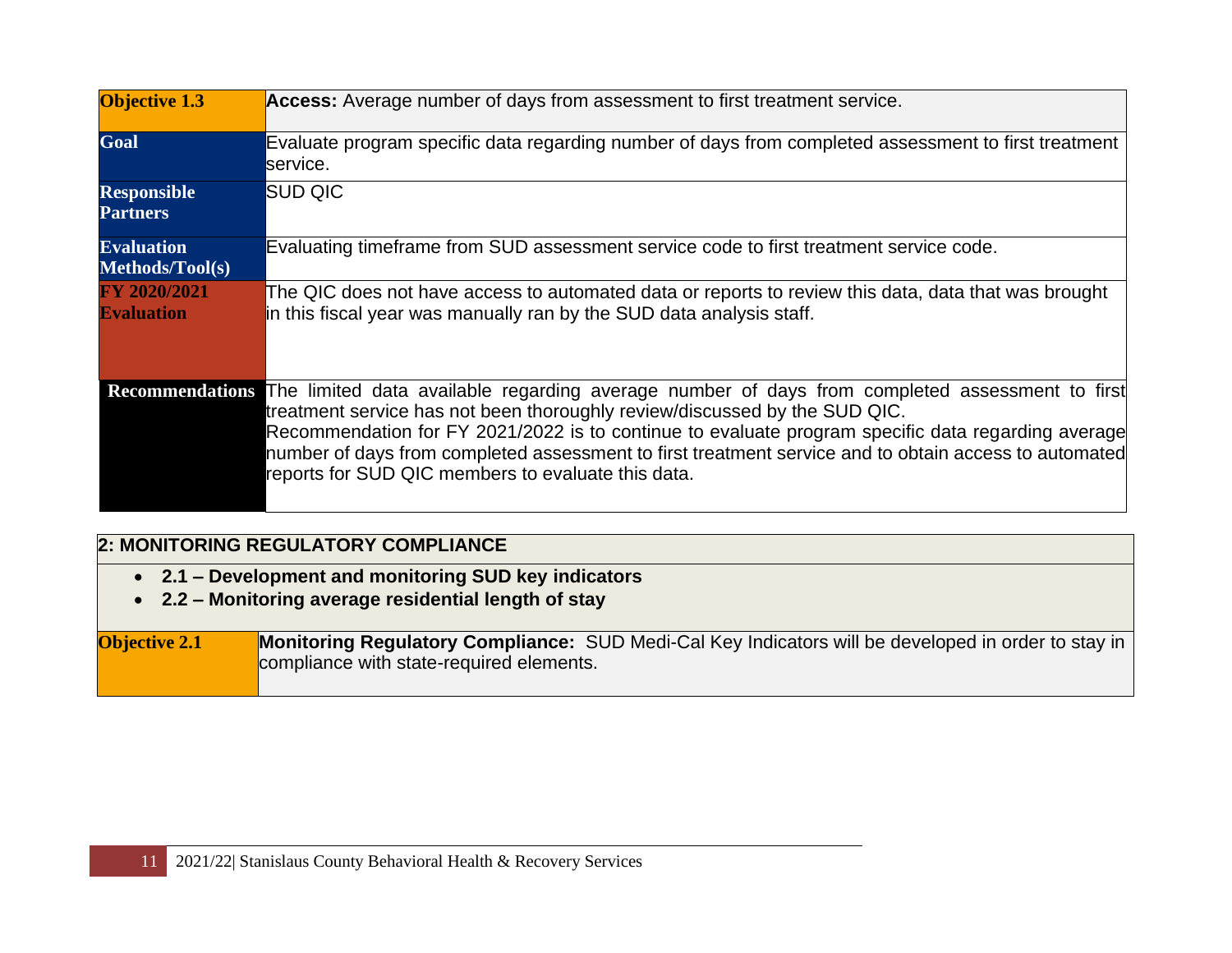| Goal                                  | In effort to meet regulatory requirements, the QIC will develop SUD Medi-Cal Key Indicators to<br>identify/monitor the following:<br>•Timeliness of first initial contact to appointment service.<br>• Frequency of follow-up appointments in accordance with individualized treatment plans<br>• Timeliness of services of the first dose of NTP services<br>• Access to after-hours care<br>• Responsiveness of the beneficiary access line<br>• Strategies to reduce avoidable hospitalizations<br>• Coordination of physical and mental health services with waiver services at the provider level<br>• Assessment of the beneficiaries' experiences, including complaints, grievances and appeals<br>• Telephone access line and services in the prevalent non-English languages.       |
|---------------------------------------|----------------------------------------------------------------------------------------------------------------------------------------------------------------------------------------------------------------------------------------------------------------------------------------------------------------------------------------------------------------------------------------------------------------------------------------------------------------------------------------------------------------------------------------------------------------------------------------------------------------------------------------------------------------------------------------------------------------------------------------------------------------------------------------------|
| <b>Responsible</b><br><b>Partners</b> | <b>SUD QIC</b>                                                                                                                                                                                                                                                                                                                                                                                                                                                                                                                                                                                                                                                                                                                                                                               |
| <b>Evaluation</b><br>Methods/Tool(s)  | SUD Medi-Cal Key Indicator workgroup to report progress.                                                                                                                                                                                                                                                                                                                                                                                                                                                                                                                                                                                                                                                                                                                                     |
| FY 2020/2021<br><b>Evaluation</b>     | SUD Medi-Cal Key Indicator workgroup meetings have been deferred since March 2020 due to the BHRS<br>department and SUD Contracted Provider response to the COVID-19 public health emergency.                                                                                                                                                                                                                                                                                                                                                                                                                                                                                                                                                                                                |
|                                       | Recommendations Recommendation for FY 2021/2022 is to resume the Medi-Cal Key Indicator workgroup to identify/monitor<br>the following:<br>•Timeliness of first initial contact to appointment service.<br>• Frequency of follow-up appointments in accordance with individualized treatment plans<br>• Timeliness of services of the first dose of NTP services<br>• Access to after-hours care<br>• Responsiveness of the beneficiary access line<br>• Strategies to reduce avoidable hospitalizations<br>• Coordination of physical and mental health services with waiver services at the provider level<br>• Assessment of the beneficiaries' experiences, including complaints, grievances and appeals<br>• Telephone access line and services in the prevalent non-English languages. |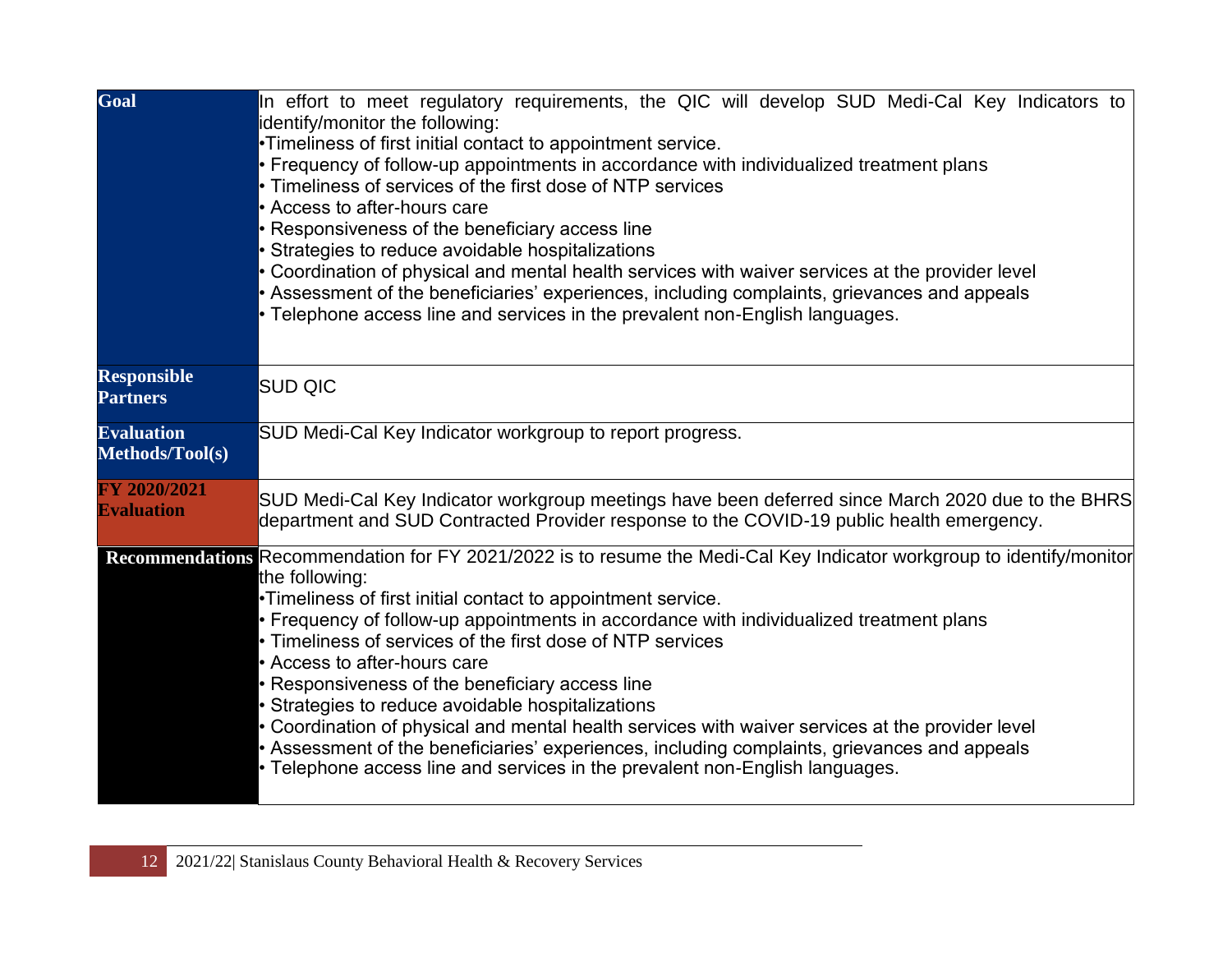| <b>Objective 2.2</b>                        | Monitoring Regulatory Compliance: Monitoring average residential length of stay                                                                                                                                                                                                                                                                                                                                                   |
|---------------------------------------------|-----------------------------------------------------------------------------------------------------------------------------------------------------------------------------------------------------------------------------------------------------------------------------------------------------------------------------------------------------------------------------------------------------------------------------------|
| Goal                                        | Evaluate average residential length of stay to determine if we are within the 30-day range                                                                                                                                                                                                                                                                                                                                        |
| <b>Responsible</b><br><b>Partners</b>       | SUD QIC                                                                                                                                                                                                                                                                                                                                                                                                                           |
| <b>Evaluation</b><br><b>Methods/Tool(s)</b> | Evaluating average residential length of stay data                                                                                                                                                                                                                                                                                                                                                                                |
| FY 2020/2021<br><b>Evaluation</b>           | The QIC does not have access to automated data or reports to review this data, all data evaluation was<br>done by reviewing data run by the SUD data analysis staff. Data was provided for Q1 & Q2 of 2021 and<br>showed that 68% of mean length of stays were 30 days or less; 26% were 31-60 day length of stay; and 7<br>% were 61+ days in treatment mean.                                                                    |
|                                             | Length of stay reflects number of calendar days that has passed since client first opened to program. LOS<br>is based solely on the assignment opened/closed date. A break in service (new assignment) will resent<br>client's length of stay. Assignments with same day opened/closed date are excluded.                                                                                                                         |
|                                             | Recommendations The data available regarding the average residential length of stay is incomplete and has not been<br>review/discussed by the SUD QIC.<br>Recommendation for FY 2021/2022 is to explore meaningful ways to measure average length of stay and<br>obtain access to automated reports regarding number of days in residential for SUD QIC members and to<br>continue to monitor average residential length of stay. |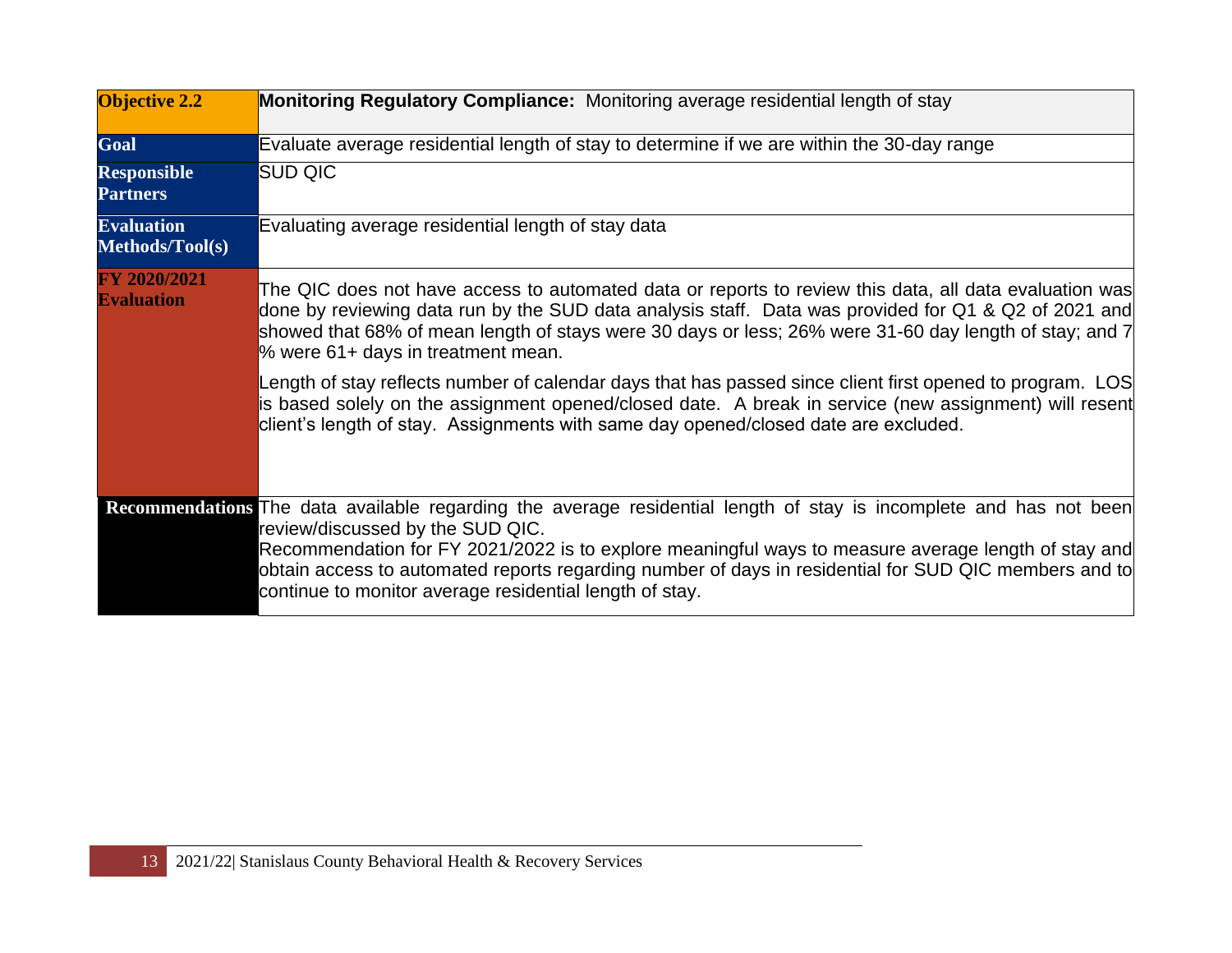# Quality Improvement (QI) Work Plan FY 2021-2022: Objectives and Goals

| 1: Access                                                                                                                                                                                 |                                                                                                                                    |
|-------------------------------------------------------------------------------------------------------------------------------------------------------------------------------------------|------------------------------------------------------------------------------------------------------------------------------------|
| 1.1 - Number of days from initial referral/contact to completed assessment<br>1.2 - Number of no-shows to initial SUD assessment<br>1.3 - Number of days from assessment to first service |                                                                                                                                    |
| <b>Objective 1.1</b>                                                                                                                                                                      | Access: Average number of days from initial beneficiary contact to completed<br>assessment<br>(measurements are program specific). |
| Goal                                                                                                                                                                                      | Evaluate program specific data regarding average number of days from initial beneficiary contact to<br>completed assessment.       |
| <b>Responsible</b>                                                                                                                                                                        | <b>SUD QIC</b>                                                                                                                     |
| <b>Evaluation</b><br>Methods/Tool(s)                                                                                                                                                      | Timeliness Data from Contact Log.                                                                                                  |
| <b>FY 2021/2022</b><br><b>Evaluation</b>                                                                                                                                                  | In Progress                                                                                                                        |
| <b>Recommendations TBD</b>                                                                                                                                                                |                                                                                                                                    |

| <b>Objective 1.2</b>                        | Access: Number/percentage of no-shows for initial SUD assessment.                    |
|---------------------------------------------|--------------------------------------------------------------------------------------|
| Goal                                        | Evaluate program specific data regarding no shows for initial assessment appointment |
| <b>Responsible</b><br><b>Partners</b>       | <b>SUD QIC</b>                                                                       |
| <b>Evaluation</b><br><b>Methods/Tool(s)</b> | Evaluating no-show data for initial SUD assessments.                                 |
| FY 2021/2022<br><b>Evaluation</b>           | In Progress                                                                          |
| <b>Recommendations TBD</b>                  |                                                                                      |

14 2021/22| Stanislaus County Behavioral Health & Recovery Services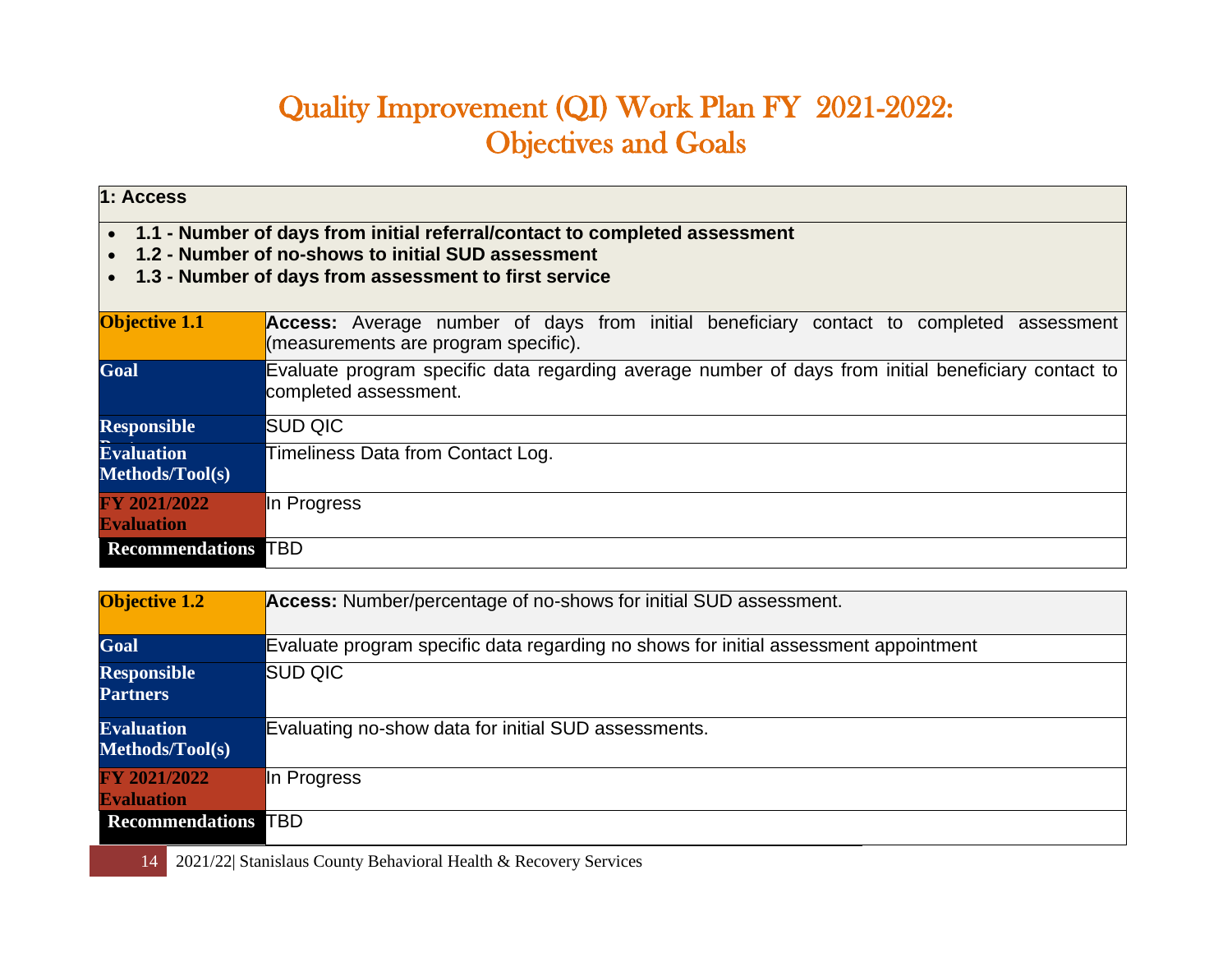| <b>Objective 1.3</b>       | Access: Average number of days from assessment to first treatment service.                                    |
|----------------------------|---------------------------------------------------------------------------------------------------------------|
| Goal                       | Evaluate program specific data regarding number of days from completed assessment to first treatment service. |
| <b>Responsible</b>         | <b>SUD QIC</b>                                                                                                |
| <b>Partners</b>            |                                                                                                               |
| <b>Evaluation</b>          | Evaluating timeframe from SUD assessment service code to first treatment service code.                        |
| Methods/Tool(s)            |                                                                                                               |
| FY 2021/2021               | In Progress                                                                                                   |
| <b>Evaluation</b>          |                                                                                                               |
| <b>Recommendations TBD</b> |                                                                                                               |

| 2: MONITORING REGULATORY COMPLIANCE                                                                          |                                                                                                                                                                                                                                                                                                                                                                                                                                                                                                                                                                                                                                                                                                                                                                                     |  |
|--------------------------------------------------------------------------------------------------------------|-------------------------------------------------------------------------------------------------------------------------------------------------------------------------------------------------------------------------------------------------------------------------------------------------------------------------------------------------------------------------------------------------------------------------------------------------------------------------------------------------------------------------------------------------------------------------------------------------------------------------------------------------------------------------------------------------------------------------------------------------------------------------------------|--|
| • 2.1 – Development and monitoring SUD key indicators<br>2.2 - Monitoring average residential length of stay |                                                                                                                                                                                                                                                                                                                                                                                                                                                                                                                                                                                                                                                                                                                                                                                     |  |
| <b>Objective 2.1</b>                                                                                         | Monitoring Regulatory Compliance: SUD Medi-Cal Key Indicators will be developed in order to stay in<br>compliance with state-required elements.                                                                                                                                                                                                                                                                                                                                                                                                                                                                                                                                                                                                                                     |  |
| Goal                                                                                                         | In effort to meet regulatory requirements, the QIC will develop SUD Medi-Cal Key Indicators to<br>identify/monitor the following:<br>Timeliness of first initial contact to appointment service.<br>Frequency of follow-up appointments in accordance with individualized treatment plans<br>• Timeliness of services of the first dose of NTP services<br>• Access to after-hours care<br>• Responsiveness of the beneficiary access line<br>• Strategies to reduce avoidable hospitalizations<br>• Coordination of physical and mental health services with waiver services at the provider level<br>• Assessment of the beneficiaries' experiences, including complaints, grievances and appeals<br>• Telephone access line and services in the prevalent non-English languages. |  |
| <b>Responsible</b><br><b>Partners</b>                                                                        | <b>SUD QIC</b>                                                                                                                                                                                                                                                                                                                                                                                                                                                                                                                                                                                                                                                                                                                                                                      |  |
| <b>Evaluation</b><br>Methods/Tool(s)                                                                         | SUD Medi-Cal Key Indicator workgroup to report progress.                                                                                                                                                                                                                                                                                                                                                                                                                                                                                                                                                                                                                                                                                                                            |  |
| FY 2021/2022<br><b>Evaluation</b>                                                                            | In Progress                                                                                                                                                                                                                                                                                                                                                                                                                                                                                                                                                                                                                                                                                                                                                                         |  |

15 2021/22| Stanislaus County Behavioral Health & Recovery Services